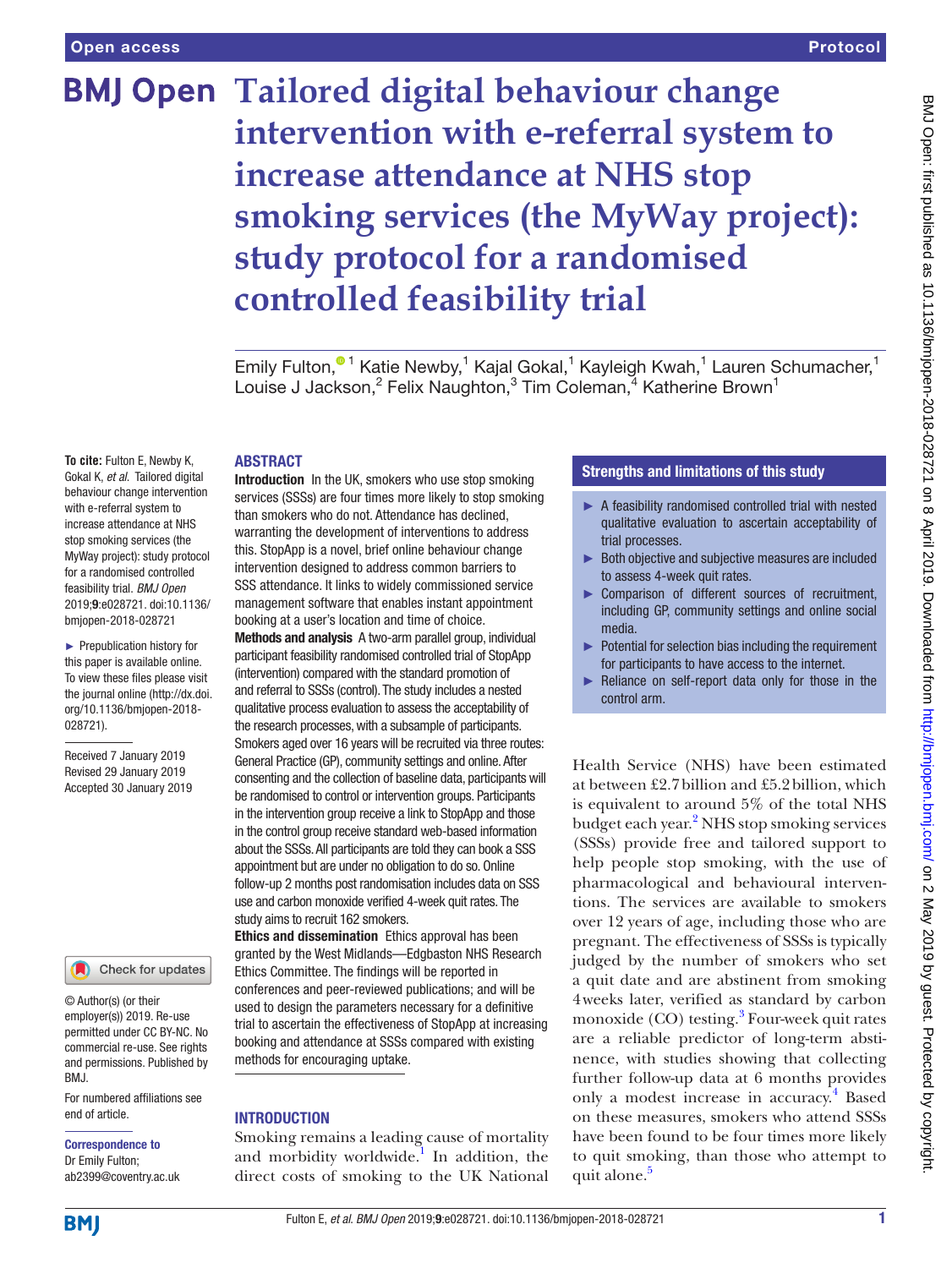Although most smokers want to quit, and between 22% and 31% of them will make at least one attempt to quit each year, <sup>[6](#page-6-0)</sup> SSSs currently reach only  $5\%$ -10% of the smoking population.<sup>[7](#page-6-1)</sup> In addition, despite the effective-ness of SSSs,<sup>[6](#page-6-0)</sup> relative to the number of smokers, uptake has declined in recent years.<sup>[8](#page-6-2)</sup> This may be explained in part by the recent proliferation of electronic cigarettes (EC) leading people to switch to these instead of quitting smoking or instead of accessing support to quit. However, 95% of SSS practitioners have encountered clients that use EC, suggesting that smokers do not view SSS and EC use as mutually exclusive.<sup>[9](#page-6-3)</sup> A third of smokers in England have used EC at least once, $^{10}$  and while their use is associated with significant reductions in numbers of cigarettes smoked this has not led to an overall rise in quit attempts.<sup>11</sup> Therefore, SSSs are still needed to support quit attempts.

A range of studies conducted since the commissioning of SSSs began, suggest that smokers (in particular those from lower socioeconomic status [SES] groups) are often unaware that SSSs exist, or what type of service they offer.[12–16](#page-6-6) Other barriers to accessing SSSs include holding beliefs that the services lack efficacy, and will be impersonal, judgmental and not tailored to individual needs. Additionally seeking help to stop is viewed as a sign of personal weakness.<sup>12-14 17</sup> Typically, these barriers to service uptake have not formed the focus of interventions or health promotion campaigns targeted at smokers, possibly because access to SSSs had been robust and growing until recently.<sup>18</sup> Research has shown, however, that booklets explaining the effi-cacy of services<sup>[19](#page-6-8)</sup> and proactively recruiting smokers through General Practice (GP) can increase atten-dance at SSSs and 4-week quit rates.<sup>[20](#page-6-9)</sup> A recent trial (Start2quit) assessing personalised risk information in the form of a letter from patients' GPs and an offer of SSS taster sessions, was both effective and cost-effective at increasing SSS uptake.<sup>21</sup><sup>22</sup>

StopApp is a brief, novel web-based behaviour change intervention, developed with input from smokers across the SES spectrum, that targets the known barriers to service access to improve users' motivation and capability to access SSS. StopApp links to an existing online booking and service management system used by pharmacies offering SSS (PharmOutcomes), providing the opportunity to instantly book a first appointment at SSSs at a time and location to suit the user. A feasibility trial of StopApp (the MyWay study) is required to establish whether a future randomised controlled trial (RCT) can be achieved. This is especially necessary due to (1) the novelty of the StopApp intervention; (2) the potential for overlooking health inequalities associated with smoking when using digital interventions and (3) the limited extant research employing the required trial design across recruitment contexts that replicate real-world use of the intervention (including online and community settings).

# Aims and objectives

The aim of the proposed research is to establish the feasibility of a future RCT of the StopApp intervention.

#### Primary objective

To conduct a feasibility trial of StopApp to estimate recruitment and attrition rates of participants across three settings: GP surgeries, community settings and online; at baseline, intervention access and 2-month follow-up.

#### Secondary objectives

Secondary objectives of the MyWay feasibility trial are to estimate the:

- 1. Acceptability of randomisation and the StopApp intervention for participants.
- 2. Acceptability of the outcome measures and measures required for cost-effectiveness analyses in a future trial.
- 3. Key costs that would be incurred in delivering the intervention and usual care, including a comparison of 'Did-not-attend' (DNA) rates between each arm of the trial.
- 4. Feasibility of accessing SSS and GP data (if recruited via GP) on attendance, quit dates set and 4-week abstinence rates for trial participants.
- 5. Any differential recruitment and attrition rates across socioeconomic groups, age and gender.
- 6. Rate of SSSs attendance in the treatment and control groups to estimate the event rate of the primary outcome measure (eg, 4-week abstinence rate) for a future trial and to support future trial sample size calculations.

# Methods and analysis Study design

This study is a two-arm parallel group individual participant feasibility RCT of StopApp (intervention) compared with standard promotion of and referral to SSSs (control). The study will also have a nested qualitative process evaluation to assess the acceptability of the research processes, randomisation, measures and the intervention with a subsample of participants.

#### Important changes to methods after pilot trial commencement

Shortly after the trial commenced, it was clear that recruitment, in particular via GP practices, was slow. Observation of analytics data regarding visits to the research platform indicated that many potential participants were clicking though but not registering and taking part. In response to this, we decided to offer a financial incentive (reimbursement) to participants joining the study, for their time to complete both measures in the form of a £10 e-gift token. It was intended that this would also reduce dropout at follow-up. The changes were approved by both the funder and ethics board. Participants already recruited to the study were contacted and offered the voucher.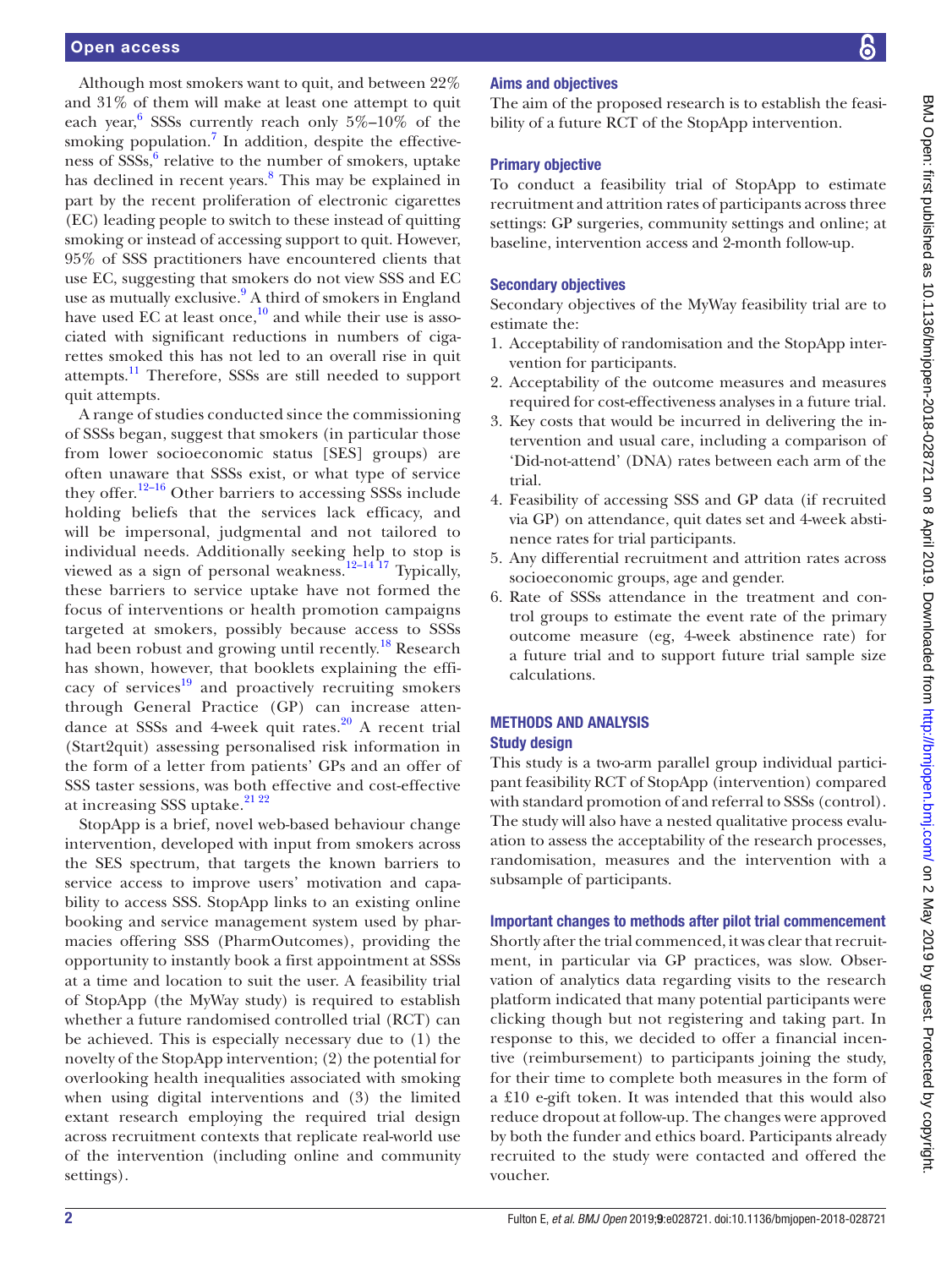

<span id="page-2-0"></span>Figure 1 Flow diagram illustrating participant's route through the project.

# **Participants**

#### Eligibility criteria

All current smokers aged over 16years registered with participating GP practices in Warwickshire, or accessing participating community services or viewing advertising for the study online, will be invited to take part, regardless of whether they have previously attended SSS. Access to the internet via a computer or smartphone to complete study measures, view intervention or control content and receive SMS reminders will be a requirement.

#### **Setting**

Smokers will be recruited from three settings across Warwickshire including six GP surgeries, a range of community settings (eg, children's centres, libraries and well-being hubs) and online via social media platforms.

#### **Recruitment**

Recruitment will take place in three settings: GP practices, community settings and online.

#### Recruitment via GP surgery

The Clinical Research Network is supporting recruitment via GP surgeries. GP practices in Warwickshire have been invited to participate and of those who are interested, we will select six for the feasibility trial (ensuring in this process that we are reaching diverse groups). To remove the chances of contamination, we will contact one smoker per household only. Where two or more smokers cohabit, the resident whose first name is alphabetically first will be selected for invitation to the study and the other

resident(s) will receive the control intervention after the study has ended.

Smokers (one per household) will be sent an email and/or text or letter (dependent on GP and patient communications set up) from their GP inviting them to take part in the 'MyWay' study. This will inform them that the study will investigate the best ways of using the internet to help people to stop smoking. Where a GP practice's preferred method of contact with patients is via postal letter, 'Docmail' services will be used to distribute letters. For ethical reasons, we will not attempt to recruit people less than 16years of age as they would typically require parental consent and parents may not be aware of their child's smoking status. The email/text/letter will include brief information and a specific web link to the study website.

### Recruitment via community settings

A range of community settings have agreed to promote the study. These include libraries, leisure centres, wellbeing hubs, children's centres, the family information service and the registrar's office. A bus stop and bus-based advertising campaign will also be used to aid recruitment. We will supply each participating community setting with posters to display in prominent locations advertising the study with contact details of the research team and a community-setting specific web address to gain immediate access to the study website for participants. We will train all relevant staff in participating locations about the study to enable them to answer any basic questions and to promote it confidently. We will also offer ad hoc research assistant presence for active promotion and recruitment on site. Where staff provides a leaflet, access to the study will be either through weblink to the project website or via contact with the research team. Where a research assistant recruits on site, immediate access will be provided to the study via tablet computers. Participants will have the option to gain access to the project website without having to commit to participating.

# Online recruitment

The marketing and communications team at Warwickshire County Council (WCC) are supporting all the online recruitment activities. Specifically, they are providing support for online promotion of the study via social media, targeted email marketing, Google advertising and all WCC internal and external channels, such as press releases and electronic newsletters. These ads will appear to anyone in the Warwickshire area searching for health-related products or services. We will run a 3-month long campaign to advertise the study. In addition, participating community settings will promote the study online via their social media channels.

Participants from all 3 recruitment sites will be provided with an online 'Participant Information Sheet' (PIS) prior to agreeing to take part, and have the option to gain access to the project website without having to commit to participating.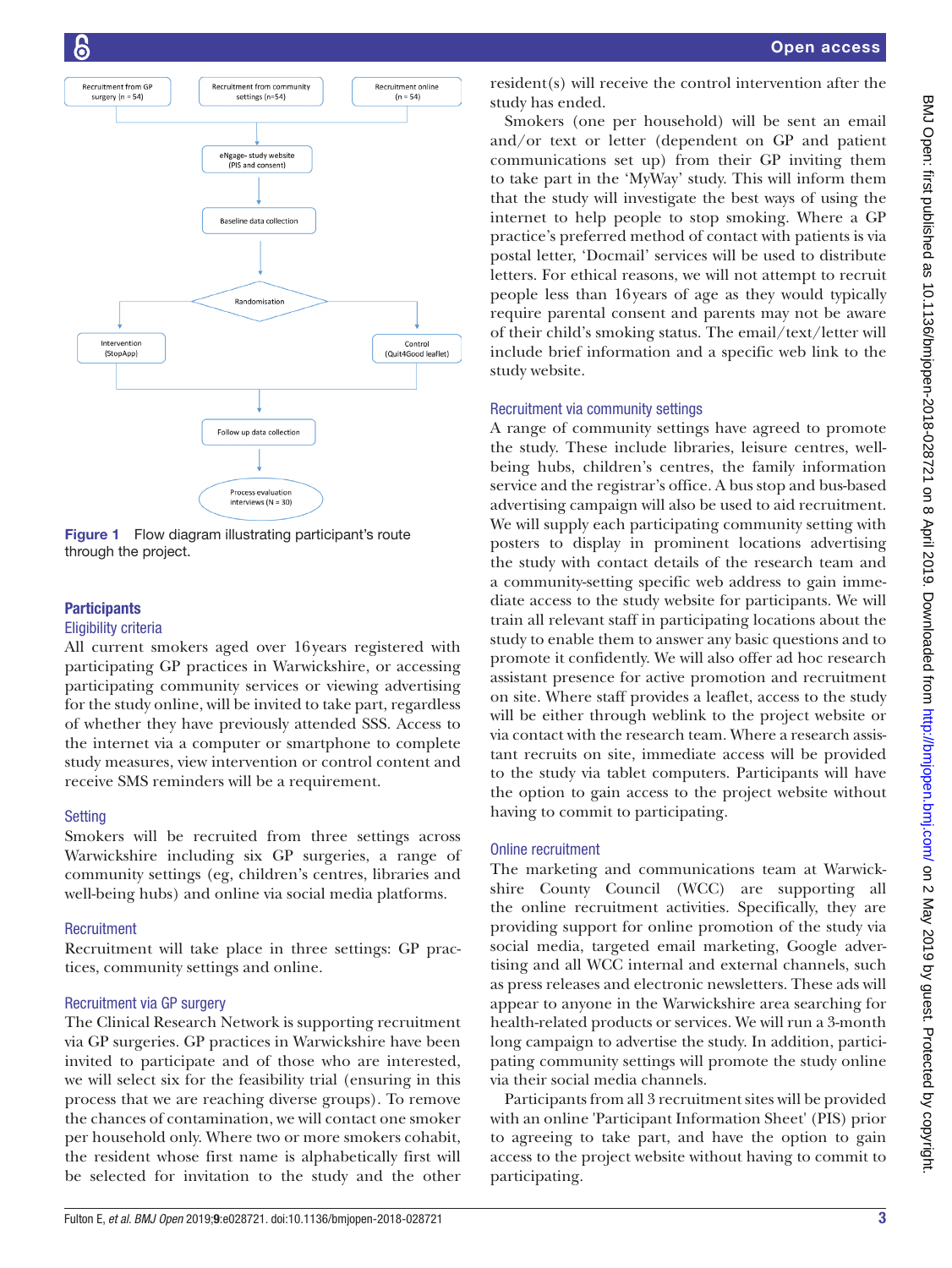#### Interventions

Please refer to [figure](#page-2-0) 1 for a flow diagram illustrating participants' routes through the study. Eligible smokers will be recruited from one of three settings and provided with a link to the study webpage. This is delivered via Coventry University's secure bespoke study management software ('eNgage'). Participants will be required to endorse mandatory consent statements. Participants then complete a baseline questionnaire, which will take approximately 20minutes to complete. Following randomisation, both groups will receive a link with nearly identical content, taking participants to either the control website or to the StopApp (intervention group). At the same time, an email containing the link will also be sent to participants to allow them to access the material at a later date. A reminder email will also be sent to all participants 2weeks later. Participants in both conditions will be told that if they wish to book an appointment at the SSS, then they are free to do so, but in taking part are under no obligation to do so. Participants in both groups will have continued access to the content, although they have been designed to be used on a single basis. Two months after baseline data collection all participants will be asked via email to complete an online follow-up questionnaire, and invited to take part in a nested qualitative study (telephone interviews) to investigate the acceptability of the MyWay trial. The number of participants from both arms taking part in the interviews will be capped at n=30. Consenting participants will complete one telephone interview after follow-up. Staff from recruitment settings (community and GP) will also be invited to participate in telephone interviews about their involvement in the study. Participants will be informed that should they wish to withdraw from the study at any time they should contact the research team using the project email address (details provided on eNgage and within email communication). An email with a link to the information leaflet provided to the control group will be given to anyone who contacts us after the end of the period of recruitment to the study.

At the first appointment, stop smoking advisors will be prompted to ask participants: (1) to confirm they are taking part in the MyWay study/trial; and if yes, (2) whether they consent to the research team accessing data on their SSS use, which will be stored anonymously and (3) how they heard about the SSS. This is to ensure that consent for the access of service use data is collected by the data controller in order that they can create a report on SSS use for trial participants who consent to this. The report will identify appointments booked via StopApp and sent to a secure NHS.net email address, from which names will be cross-referenced against participant ID numbers before the data is transferred into the anonymous database maintained by the research team.

#### Qualitative study

At baseline, following randomisation, we will ask all participants (using a single yes/no question) if they are interested in participating in a brief follow-up telephone

interview at the end of the study, regardless of whether or not they end up completing the study. For all participants that indicate an interest, we will request a contact telephone number and their consent to process this information in addition to personal data already collected. For participants providing this consent, we will select approximately 30 feasibility RCT participants and invite them to participate in the process evaluation interviews. We will apply maximum variation sampling using the demographic characteristic data collected, in order to ensure good representation of the range of consenting participants. In addition, staff contacts generated at recruitment sites during data collection will be invited to participate in process evaluation interviews. Invitation will be by telephone and those who wish to participate will be sent a follow-up email directing them to a new study page on eNgage (separate pages will be generated for staff and trial participants). On clicking 'join project', they will receive a message telling them that they will be contacted by a member of the research team to set up a mutually convenient time for the interview. The interviews will explore acceptability and user experience in line with each of the identified research objectives. They will last approximately 30min and be audio recorded. Interview transcripts will be transcribed verbatim. Participants will be able to withdraw their consent for up to 2weeks after participation in the interview, prior to data analysis. We will allow data analysis to determine saturation point and when to stop, but anticipate conducting up to 30 interviews. All qualitative data will be subject to thematic analysis<sup>23</sup> assisted by NVivo software.

#### Intervention arm

StopApp is a web-based self-administered behaviour change intervention designed to address the barriers that smokers typically face in accessing SSSs.<sup>17 24</sup> Information about users' previous quit attempts and use of SSSs is used to tailor the way in which subsequent content is framed to address any negative perceptions. Users can instantly book an appointment at a time and location of their choice, or get a reminder to reaccess the intervention at a later date. StopApp is linked to the online outcomes reporting systems owned by Pinnacle Healthcare Ltd and used by SSSs in pharmacies (PharmOutcomes) in Warwickshire (and many other local authority areas across the UK). These secure systems support service providers in recording standard SSS outcome data, such as quit dates and CO verified 4-week quit rates. In addition to applying coproduction and usability methods, the content of the StopApp intervention was systematically developed using the Behaviour Change Wheel approach. $^{25}$  Specific content within the app delivers 17 Behaviour Change Techniques (BCT's) identified as most useful for supporting SSS access behaviour.<sup>1724</sup>

## Control arm

The control group will receive access to a webpage displaying Warwickshire's standard SSS provision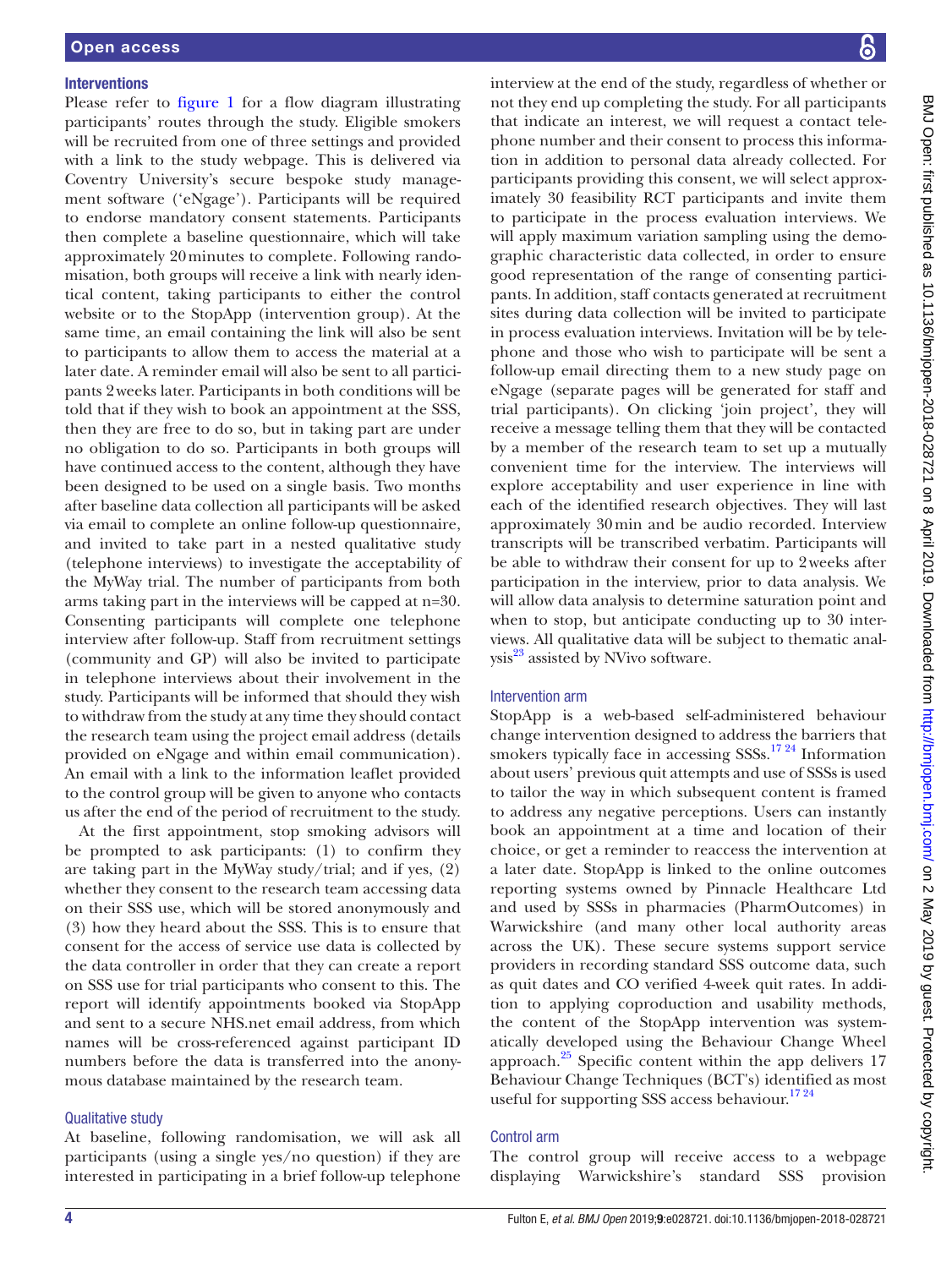BMJ Open: first published as 10.1136/bmjopen-2018-028721 on 8 April 2019. Downloaded from http://bmjopen.bmj.com/ on 2 May 2019 by guest. Protected by copyright BMJ Open: first published as 10.1136/bmjopen-2018-028721 on 8 April 2019. Downloaded from <http://bmjopen.bmj.com/> on 2 May 2019 by guest. Protected by copyright.

information ('Quit4good'). The control website does not link to an online booking system and does not provide tailored routing according to the types of barriers a smoker may have to SSS access. It has not been systematically designed to address barriers to service access and is not underpinned by a theory of behaviour change or identified BCTs.

# Data management

Study recruitment, consent, randomisation, provision of intervention or control content and questionnaire data collection, all take place within 'eNgage'—Coventry University's bespoke online research software hosted on their secure server. eNgage is an online research platform that includes the research pages, study information, consent and research team contact details. It is developed to work seamlessly with other web applications. On 'joining' a project, participants provide their full name and email address, on which a unique participant ID is created. Participants are then directed to Qualtrics (a separate questionnaire data inputting software) to complete the baseline, and later the follow-up measures. Participants are then directed back to eNgage where they are randomised to experimental conditions. Analytics data on participant use of the research materials (and intervention or control content) is collected by software called 'Matomo'. All data is linked by the unique participant ID.

# **Outcomes**

# Baseline measures

An online baseline questionnaire includes questions regarding demographic information (including age, gender, profession, ethnicity and postcode—for purposes of identifying indices of multiple deprivation scores); current smoking status and tobacco products used (type and quantity, including EC use); previous use of SSS; ease of internet access and motivation to quit, measured using the one-item 'Motivation to Stop Scale'  $(MTSS)^{26}$  $(MTSS)^{26}$  $(MTSS)^{26}$ and a single-item Likert scale.<sup>[27](#page-6-15)</sup> Health-related quality of life data will be collected using the EuroQOL Five Dimensions Questionnaire (EQ5D-5L)<sup>28</sup> instrument to inform the health economic analysis $^{29}$ , and the ICECAP-A (ICEpop CAPability measure for Adults) $30$   $31$  instrument to measure general well-being.

# Two-month follow-up measures

An online follow-up questionnaire will assess self-reports of whether participants booked an appointment and attended a SSS, set a quit date and reached a 4-week abstinence, and what prompted them to book an appointment. Pinnacle Health Ltd will run a search of the PharmOutcomes system for MyWay participants (where they consented) and provide the researchers with objective service use data. This will allow an assessment regarding the validity of sourcing objective evidence of booking, attendance (DNA rates), quit dates set and CO tested 4-week quits. We will also assess the feasibility of

collecting follow-up measures of motivation using the MTSS and a single-item Likert scale<sup>[27](#page-6-15)</sup>, the EQ5D-5L instrument and the ICECAP-A instrument. In addition, a bespoke resource use questionnaire will be administered, to gain insight into the costs both to individuals and to the public purse of resources accessed as a result of the use of the StopApp compared with the control.

# Data on costs associated with the intervention versus usual care

We will gather, through trial processes, data on the costs associated with delivering the intervention (eg, web hosting and text messages) and usual care (eg, telephone calls taken to book in appointments). We will also collect data on costs and resource use associated with promoting the intervention and usual care (eg, marketing through social media and posters on buses).

# Sample size

The primary objective of this study is to assess the feasibility of recruitment to a potential future definitive RCT and therefore formal power analysis is not appropriate. However, in order to determine the target sample size, we have drawn on two sources based on the primary outcome of attendance at SSS (attend vs does not attend SSS). Researchers have recommended that external pilot and feasibility studies with binary outcome measures recruit at least 60 participants in each group (minimum n=120) and a maximum of 100 participants in each group (maximum  $n=200$ .<sup>32</sup> In addition, our sample size calculations, based on similar definitive RCT data about recruiting smokers to trials via letters from their  $GPs<sub>1</sub><sup>22</sup>$  suggested that we would need to enrol 980 smokers to detect a 7% difference in attendance at SSS between control and intervention arms in a definitive trial. Based on this estimate, any trial would need to recruit 1.8 participants per day to achieve the required recruitment in 18months. We plan to recruit for 3months, and based on needing to recruit 1.8 participants per day, we need to reach a required sample size of 162 participants (54 per setting). With a sample size of 162, the recruitment rate of smokers for a full RCT will be estimable with a precision (95% CI width) of  $\pm 5\%$ . We will compare recruitment rates across the three recruitment sources.

# Randomisation

# Sequence generation, allocation and blinding

Randomisation will be carried out through the study website during months 12–14 of the study. For this purpose, a digital bespoke randomisation algorithm (embedded within the study website) has been developed in collaboration with our statistician and the clinical trials unit at the University of Warwick. This will autorandomise at the individual level (1:1) using minimisation to ensure balance. The research team and participants will be blind to condition assignment.

# Statistical methods

Feasibility and acceptability of all measures will be assessed by the level of completeness and by follow-up qualitative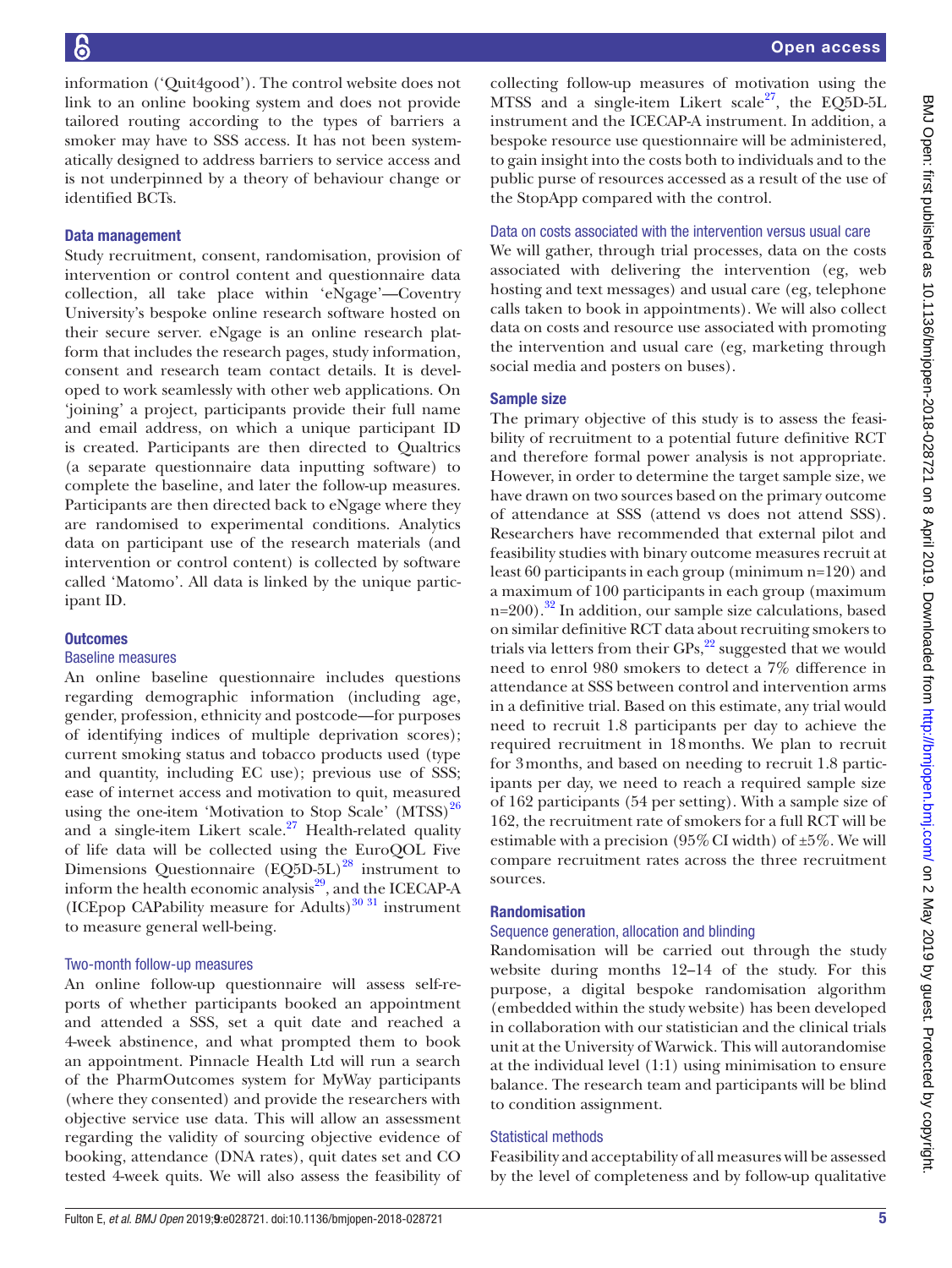interviews with a subsample of participants. We will calculate recruitment rate via GP surgeries as a percentage of those recruited from those smokers identified on participating GPs lists. We will calculate recruitment via community and online settings as the time taken and spend required to recruit 54 participants and/or the number recruited and spend over 3months. We will calculate the average recruitment rate per day across the three settings. We will provide percentage rates for attrition across each recruitment setting at each of baseline, intervention/ control access and 2-month follow-up.

We will look at the observed difference between intervention and control groups for bookings and attendance at SSS and use this data to support estimates for the required sample size for a definitive trial and to help to determine future trial efficacy. We will assess the level of completeness of all measures and run missing value analysis to determine whether any missing data are missing at random or whether patterns of missing data may indicate a problem with measures. We will report observed and self-reported bookings, attendances, quit dates set and 4-week quits across the intervention and control groups, and the proportion of participants agreeing to allow access to SSS data relating to smoking status and SSS attendance. We will report on numbers of higher versus lower SES status participants recruited as well as age and gender, and assess using Chi-Square  $(\chi^2)$  analysis whether SES status, age or gender are associated with attrition at baseline, intervention/control access and 2-month follow-up.

#### Patient and public involvement

We have a patient and public involvement (PPI) group of 11 smokers from a range of SES backgrounds who have contributed to the design of this feasibility trial, including the participant information sheet and measures. At least one member of the PPI group will be present at study steering committee meetings throughout the duration of the feasibility trial.

#### **DISCUSSION**

The main purpose of the proposed feasibility study is to determine the necessary requirements for successful study design and data collection such that a definitive full trial can be conducted. This will largely be determined by whether one or more of the recruitment settings are able to produce the required sample size for a future main trial. We will also use data collected about SES, age and gender of those recruited and lost through attrition to understand whether SES is associated with retention in the trial. A future potential RCT will enable us to establish whether and to what extent StopApp is effective and cost-effective at increasing SSS bookings and attendance in comparison to standard methods of service promotion.

Although leaflet and letter-based methods are effective for increasing recruitment to SSS's, StopApp is unique in that its systematic evidence-based development, $17\frac{24}{17}$  aims

to address all identified barriers to accessing SSSs while also taking account of (or will take account of during evaluation) affordability, practicability, effectiveness (and cost-effectiveness), acceptability, side effects (and safety) and equity. $25$  If effective and cost-effective, StopApp is instantly scalable because PharmOutcomes is already used extensively across the UK. Therefore, it would likely be delivered at even lower ongoing cost than interventions such as the cost-effective Start2quit letter and taster session,<sup>[21 22](#page-6-10)</sup> and if well marketed could reach many more than the 5%–10% of smokers that services have reached so far.<sup>[7](#page-6-1)</sup>

Given that public health budgets are under increasing pressure, and evidence suggests smokers seeking help themselves are more successful at stopping than those referred by others,<sup>33</sup> it will become increasingly important that SSSs are used by more of those making quit attempts each year to enhance their chances of success. Implementing inexpensive strategies to help this to happen will, therefore, maximise effectiveness and help to ensure optimal use of increasingly tight public health resources.

#### Author affiliations

<sup>1</sup> Centre for Advances in Behavioural Science, Coventry University, Coventry, UK <sup>2</sup>Health Economics Unit, University of Birmingham, Birmingham, UK <sup>3</sup>School of Health Sciences, University of East Anglia Faculty of Medicine and Health Sciences, Norwich, UK

4 Division of General Practice, University of Nottingham, Nottingham, UK

Contributors EF, KB, KN, KK and KG contributed to the literature review, development of the original study protocol and drafting the initial manuscript. EF, KB, KN, LJJ, FN, LS and TC contributed to the trial design and outcome measures. LJJ, FN and TC offered further feasibility trial advice and contributed to the statistical and health economic analysis plan. All authors approved the final version of the manuscript.

Funding The feasibility trial is funded by the National Institute of Health Research (NIHR) Public Health Research (PHR) Programme (NIHR Portfolio number: 38004).

Competing interests None declared.

Patient consent for publication Not required.

Ethics approval Ethical approval for this study was granted by West Midlands - Edgbaston Research Ethics Committee (NRES reference 18/WM/0170).

Provenance and peer review Not commissioned; peer reviewed for ethical and funding approval prior to submission.

Open access This is an open access article distributed in accordance with the Creative Commons Attribution Non Commercial (CC BY-NC 4.0) license, which permits others to distribute, remix, adapt, build upon this work non-commercially, and license their derivative works on different terms, provided the original work is properly cited, appropriate credit is given, any changes made indicated, and the use is non-commercial. See: [http://creativecommons.org/licenses/by-nc/4.0/.](http://creativecommons.org/licenses/by-nc/4.0/)

#### **REFERENCES**

- <span id="page-5-0"></span>1. ASH. Smoking statistics. 2015.
- <span id="page-5-1"></span>2. Ekpu VU, Brown AK. The Economic Impact of Smoking and of Reducing Smoking Prevalence: Review of Evidence. *[Tob Use Insights](http://dx.doi.org/10.4137/TUI.S15628)* 2015;8:TUI.S15628.
- <span id="page-5-2"></span>3. Department of Health (DH). *Local Stop Smoking Services Service Delivery and Monitoring Guidance 2011/12*.
- <span id="page-5-3"></span>4. National Centre for Smoking Cessation & Training (NCSCT). *Why use CO-verified 4-week quit Rates as the Primary Measure of Stop Smoking Service Success?* 2014.
- <span id="page-5-4"></span>5. West R. Stop smoking services: increased chances of quitting. NCSCT Briefing #8. London: National Centre for Smoking Cessation and Training, 2012.